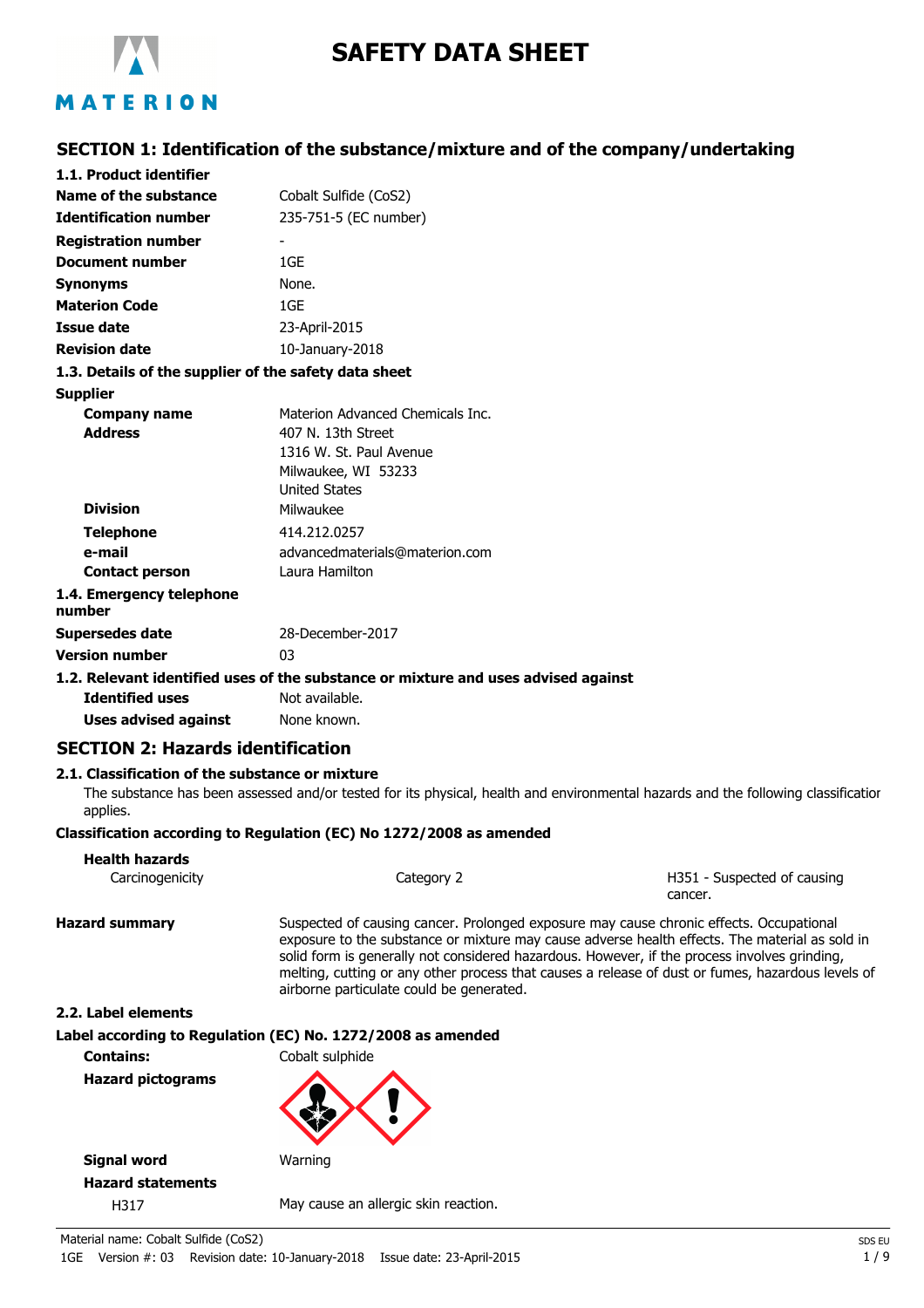| H351                                     | Suspected of causing cancer.                                                                                                                                                                                                                                                                                                                                                                                                                                                       |
|------------------------------------------|------------------------------------------------------------------------------------------------------------------------------------------------------------------------------------------------------------------------------------------------------------------------------------------------------------------------------------------------------------------------------------------------------------------------------------------------------------------------------------|
| <b>Precautionary statements</b>          |                                                                                                                                                                                                                                                                                                                                                                                                                                                                                    |
| <b>Prevention</b>                        |                                                                                                                                                                                                                                                                                                                                                                                                                                                                                    |
| P <sub>201</sub>                         | Obtain special instructions before use.                                                                                                                                                                                                                                                                                                                                                                                                                                            |
| P <sub>202</sub>                         | Do not handle until all safety precautions have been read and understood.                                                                                                                                                                                                                                                                                                                                                                                                          |
| P <sub>261</sub>                         | Avoid breathing dust/fume/gas/mist/vapours                                                                                                                                                                                                                                                                                                                                                                                                                                         |
| P <sub>272</sub>                         | Contaminated work clothing should not be allowed out of the workplace.                                                                                                                                                                                                                                                                                                                                                                                                             |
| P <sub>280</sub>                         | Wear protective gloves/protective clothing/eye protection/face protection.                                                                                                                                                                                                                                                                                                                                                                                                         |
| <b>Response</b>                          |                                                                                                                                                                                                                                                                                                                                                                                                                                                                                    |
|                                          | Remove and wash contaminated clothing before re-use.                                                                                                                                                                                                                                                                                                                                                                                                                               |
| $P302 + P352$                            | IF ON SKIN: Wash with plenty of water.                                                                                                                                                                                                                                                                                                                                                                                                                                             |
| $P308 + P313$                            | IF exposed or concerned: Get medical advice/attention.                                                                                                                                                                                                                                                                                                                                                                                                                             |
| $P333 + P313$                            | If skin irritation or rash occurs: Get medical advice/attention.                                                                                                                                                                                                                                                                                                                                                                                                                   |
| <b>Storage</b>                           |                                                                                                                                                                                                                                                                                                                                                                                                                                                                                    |
| P405                                     | Store locked up.                                                                                                                                                                                                                                                                                                                                                                                                                                                                   |
| <b>Disposal</b>                          |                                                                                                                                                                                                                                                                                                                                                                                                                                                                                    |
| P501                                     | Dispose of contents/container in accordance with local/regional/national/international regulations.                                                                                                                                                                                                                                                                                                                                                                                |
| <b>Supplemental label</b><br>information | 100 % of the mixture consists of component(s) of unknown acute oral toxicity. 100 % of the<br>mixture consists of component(s) of unknown acute dermal toxicity. 100 % of the mixture consists<br>of component(s) of unknown acute hazards to the aquatic environment. 100 % of the mixture<br>consists of component(s) of unknown long-term hazards to the aquatic environment.<br>For further information, please contact the Product Stewardship Department at +1.800.862.4118. |
| 2.3. Other hazards                       | Not a PBT or vPvB substance or mixture.                                                                                                                                                                                                                                                                                                                                                                                                                                            |
| APATTAN A. A                             |                                                                                                                                                                                                                                                                                                                                                                                                                                                                                    |

# **SECTION 3: Composition/information on ingredients**

### **3.1. Substances**

 $\overline{a}$ 

# **General information**

| <b>Chemical name</b>   | $\frac{0}{0}$                     | No.                     | CAS-No. / EC REACH Registration No. Index No. |                          | <b>Notes</b> |
|------------------------|-----------------------------------|-------------------------|-----------------------------------------------|--------------------------|--------------|
| Cobalt sulphide        | 100                               | 12013-10-4<br>235-751-5 | $\overline{\phantom{0}}$                      | $\overline{\phantom{0}}$ |              |
| <b>Classification:</b> | Skin Sens. 1; H317, Carc. 2; H351 |                         |                                               |                          |              |

### **List of abbreviations and symbols that may be used above**

#: This substance has been assigned Union workplace exposure limit(s).

M: M-factor

PBT: persistent, bioaccumulative and toxic substance.

vPvB: very persistent and very bioaccumulative substance.

All concentrations are in percent by weight unless ingredient is a gas. Gas concentrations are in percent by volume.

### **SECTION 4: First aid measures**

IF exposed or concerned: Get medical advice/attention. Ensure that medical personnel are aware of the material(s) involved, and take precautions to protect themselves. **General information**

### **4.1. Description of first aid measures**

| <b>Inhalation</b>                                                                        | Move to fresh air. Call a physician if symptoms develop or persist.                                                       |
|------------------------------------------------------------------------------------------|---------------------------------------------------------------------------------------------------------------------------|
| <b>Skin contact</b>                                                                      | Wash off with soap and water. Get medical attention if irritation develops and persists.                                  |
| Eye contact                                                                              | Rinse with water. Get medical attention if irritation develops and persists.                                              |
| <b>Ingestion</b>                                                                         | Rinse mouth. Get medical attention if symptoms occur.                                                                     |
| 4.2. Most important<br>symptoms and effects, both<br>acute and delayed                   | Exposure may cause temporary irritation, redness, or discomfort.                                                          |
| 4.3. Indication of any<br>immediate medical attention<br>and special treatment<br>needed | Provide general supportive measures and treat symptomatically. Keep victim under observation.<br>Symptoms may be delayed. |
| <b>SECTION 5: Firefighting measures</b>                                                  |                                                                                                                           |
|                                                                                          |                                                                                                                           |

# **General fire hazards** No unusual fire or explosion hazards noted.

| 5.1. Extinguishing media        |                                                             |
|---------------------------------|-------------------------------------------------------------|
| Suitable extinguishing<br>media | Water fog. Foam. Dry chemical powder. Carbon dioxide (CO2). |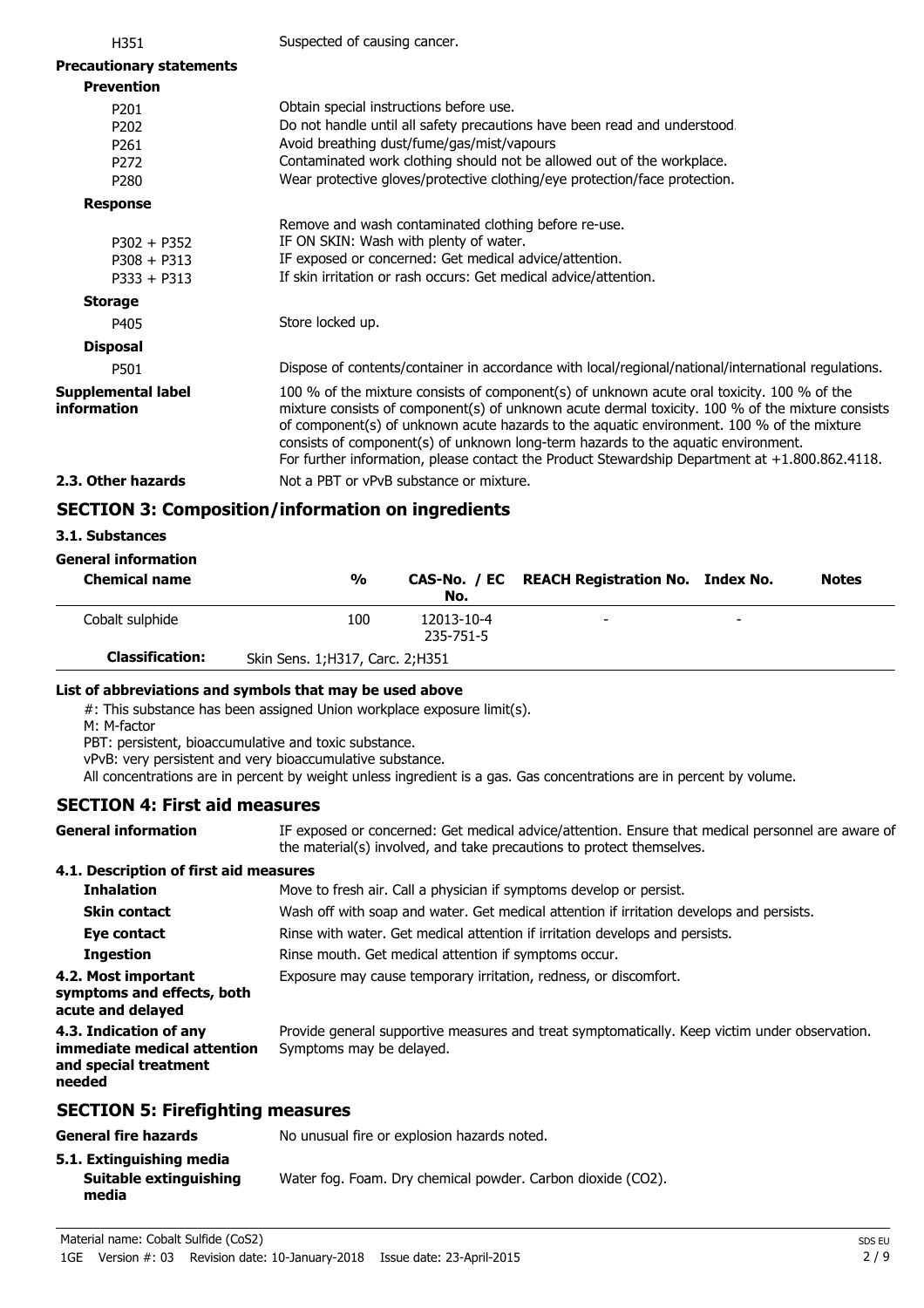| Unsuitable extinguishing<br>media                                                          | Do not use water jet as an extinguisher, as this will spread the fire.                        |
|--------------------------------------------------------------------------------------------|-----------------------------------------------------------------------------------------------|
| 5.2. Special hazards arising<br>from the substance or<br>mixture                           | During fire, gases hazardous to health may be formed.                                         |
| 5.3. Advice for firefighters<br><b>Special protective</b><br>equipment for<br>firefighters | Self-contained breathing apparatus and full protective clothing must be worn in case of fire. |
| <b>Special firefighting</b><br>procedures                                                  | Use water spray to cool unopened containers.                                                  |
| <b>Specific methods</b>                                                                    | Use standard firefighting procedures and consider the hazards of other involved materials.    |

# **SECTION 6: Accidental release measures**

|                                                              | 6.1. Personal precautions, protective equipment and emergency procedures                                                                                                                                                                                                  |
|--------------------------------------------------------------|---------------------------------------------------------------------------------------------------------------------------------------------------------------------------------------------------------------------------------------------------------------------------|
| For non-emergency<br>personnel                               | Keep unnecessary personnel away. Keep people away from and upwind of spill/leak. Wear<br>appropriate protective equipment and clothing during clean-up. Ensure adequate ventilation. Local<br>authorities should be advised if significant spillages cannot be contained. |
| For emergency<br>responders                                  | Keep unnecessary personnel away.                                                                                                                                                                                                                                          |
| 6.2. Environmental<br>precautions                            | Avoid discharge into drains, water courses or onto the ground.                                                                                                                                                                                                            |
| 6.3. Methods and material for<br>containment and cleaning up | Stop the flow of material, if this is without risk. Following product recovery, flush area with water.<br>Put material in suitable, covered, labeled containers.                                                                                                          |
| 6.4. Reference to other<br>sections                          | Not available.                                                                                                                                                                                                                                                            |

# **SECTION 7: Handling and storage**

| 7.1. Precautions for safe<br>handling                                          | Obtain special instructions before use. Do not handle until all safety precautions have been read<br>and understood. Avoid prolonged exposure. Should be handled in closed systems, if possible.<br>Provide adequate ventilation. Wear appropriate personal protective equipment. Observe good<br>industrial hygiene practices. |
|--------------------------------------------------------------------------------|---------------------------------------------------------------------------------------------------------------------------------------------------------------------------------------------------------------------------------------------------------------------------------------------------------------------------------|
| 7.2. Conditions for safe<br>storage, including any<br><i>incompatibilities</i> | Store locked up. Store in original tightly closed container.                                                                                                                                                                                                                                                                    |
| 7.3. Specific end use(s)                                                       | Not available.                                                                                                                                                                                                                                                                                                                  |

# **SECTION 8: Exposure controls/personal protection**

# **8.1. Control parameters**

# **Occupational exposure limits**

| Austria. TRK List, OEL Ordinance (GwV), BGBI. II, no. 184/2001<br><b>Material</b> | <b>Type</b>                                                                                                                   | <b>Value</b>         | <b>Form</b>         |
|-----------------------------------------------------------------------------------|-------------------------------------------------------------------------------------------------------------------------------|----------------------|---------------------|
| Cobalt sulphide (CAS<br>12013-10-4)                                               | <b>STEL</b>                                                                                                                   | $0,4$ mg/m3          | Inhalable fraction. |
|                                                                                   | <b>TWA</b>                                                                                                                    | $0,1$ mg/m3          | Inhalable fraction. |
| <b>Material</b>                                                                   | Bulgaria. OELs. Regulation No 13 on protection of workers against risks of exposure to chemical agents at work<br><b>Type</b> | <b>Value</b>         |                     |
| Cobalt sulphide (CAS                                                              | <b>TWA</b>                                                                                                                    | $0,1$ mg/m3          |                     |
| 12013-10-4)                                                                       |                                                                                                                               |                      |                     |
| 13/09                                                                             | Croatia. Dangerous Substance Exposure Limit Values in the Workplace (ELVs), Annexes 1 and 2, Narodne Novine,                  |                      |                     |
| <b>Material</b>                                                                   | <b>Type</b>                                                                                                                   | <b>Value</b>         |                     |
| Cobalt sulphide (CAS<br>12013-10-4)                                               | MAC                                                                                                                           | $0,1 \, \text{mg/m}$ |                     |
| <b>Czech Republic. OELs. Government Decree 361</b>                                |                                                                                                                               |                      |                     |
| <b>Material</b>                                                                   | Type                                                                                                                          | <b>Value</b>         |                     |
| Cobalt sulphide (CAS<br>12013-10-4)                                               | Ceiling                                                                                                                       | $0.1 \text{ mg/m}$   |                     |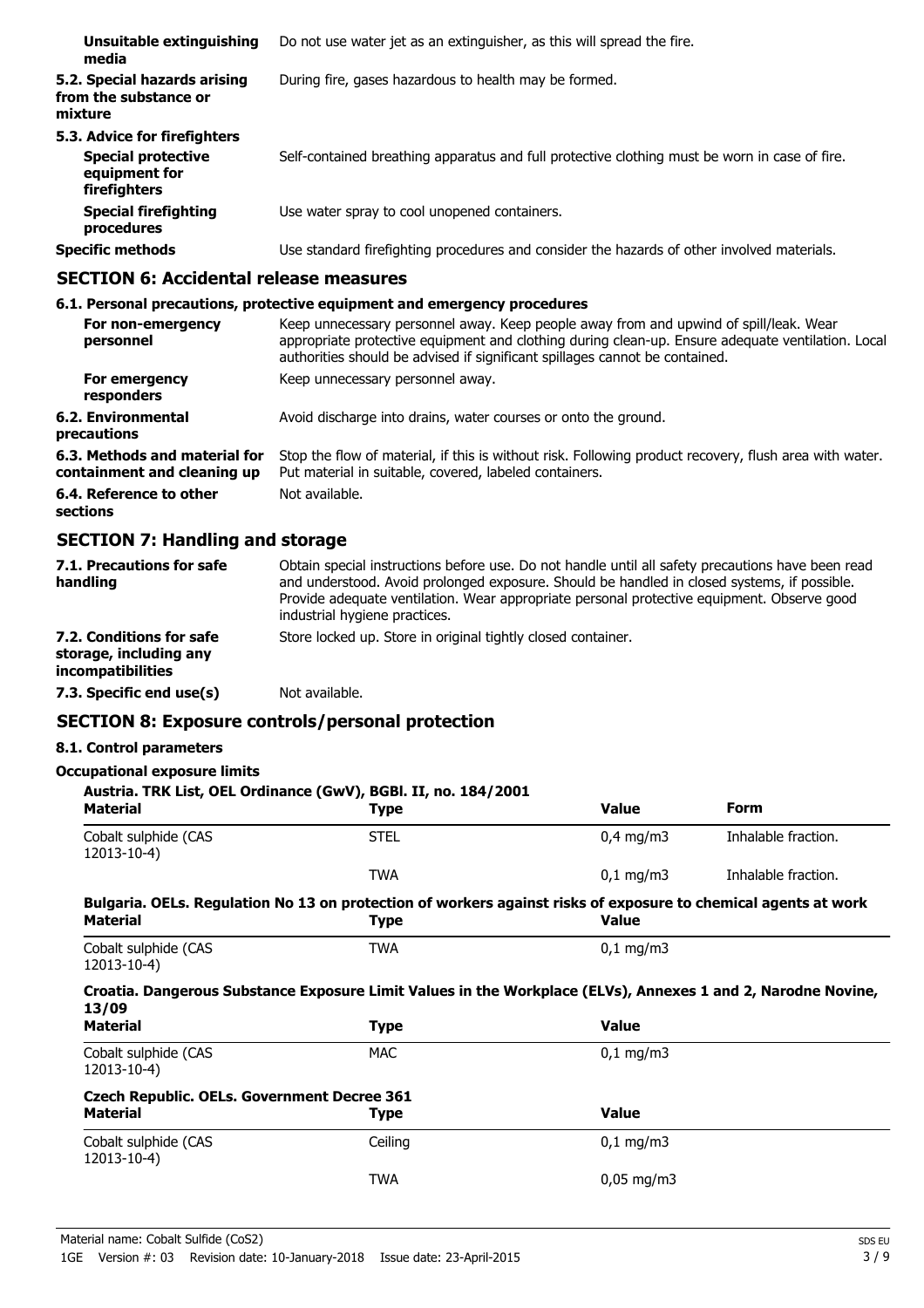| <b>Denmark. Exposure Limit Values</b><br><b>Material</b>                                                                | <b>Type</b> | <b>Value</b>         |                |
|-------------------------------------------------------------------------------------------------------------------------|-------------|----------------------|----------------|
| Cobalt sulphide (CAS<br>12013-10-4)                                                                                     | <b>TLV</b>  | $0.01$ mg/m3         |                |
| Estonia. OELs. Occupational Exposure Limits of Hazardous Substances. (Annex of Regulation No. 293 of 18                 |             |                      |                |
| September 2001)<br><b>Material</b>                                                                                      | <b>Type</b> | <b>Value</b>         |                |
| Cobalt sulphide (CAS<br>12013-10-4)                                                                                     | <b>TWA</b>  | $0,05$ mg/m3         |                |
| <b>Finland. Workplace Exposure Limits</b><br><b>Material</b>                                                            | <b>Type</b> | <b>Value</b>         |                |
| Cobalt sulphide (CAS<br>12013-10-4)                                                                                     | <b>TWA</b>  | $0,02 \text{ mg/m}$  |                |
| Greece. OELs (Decree No. 90/1999, as amended)                                                                           |             |                      |                |
| <b>Material</b>                                                                                                         | <b>Type</b> | <b>Value</b>         |                |
| Cobalt sulphide (CAS<br>12013-10-4)                                                                                     | <b>TWA</b>  | $0,1$ mg/m3          |                |
| Hungary. OELs. Joint Decree on Chemical Safety of Workplaces<br><b>Material</b>                                         | <b>Type</b> | <b>Value</b>         |                |
| Cobalt sulphide (CAS<br>12013-10-4)                                                                                     | <b>STEL</b> | $0.4$ mg/m3          |                |
|                                                                                                                         | <b>TWA</b>  | $0,1 \, \text{mg/m}$ |                |
| Iceland. OELs. Regulation 154/1999 on occupational exposure limits<br><b>Material</b>                                   | <b>Type</b> | <b>Value</b>         | Form           |
| Cobalt sulphide (CAS<br>12013-10-4)                                                                                     | <b>TWA</b>  | $0,02 \text{ mg/m}$  | Dust and fume. |
| <b>Ireland. Occupational Exposure Limits</b><br><b>Material</b>                                                         | <b>Type</b> | <b>Value</b>         |                |
| Cobalt sulphide (CAS<br>12013-10-4)                                                                                     | <b>TWA</b>  | $0,1 \, \text{mg/m}$ |                |
| <b>Italy. Occupational Exposure Limits</b>                                                                              |             |                      |                |
| <b>Material</b>                                                                                                         | <b>Type</b> | <b>Value</b>         |                |
| Cobalt sulphide (CAS<br>12013-10-4)                                                                                     | <b>TWA</b>  | $0,02$ mg/m3         |                |
| Lithuania. OELs. Limit Values for Chemical Substances, General Requirements<br>Material                                 | <b>Type</b> | <b>Value</b>         |                |
| Cobalt sulphide (CAS<br>12013-10-4)                                                                                     | <b>TWA</b>  | $0,05$ mg/m3         |                |
| Ordinance of the Minister of Labour and Social Policy on 6 June 2014 on the maximum permissible concentrations          |             |                      |                |
| and intensities of harmful health factors in the work environment, Journal of Laws 2014, item 817<br><b>Material</b>    | <b>Type</b> | <b>Value</b>         |                |
| Cobalt sulphide (CAS<br>12013-10-4)                                                                                     | <b>TWA</b>  | $0,02$ mg/m3         |                |
| Portugal. VLEs. Norm on occupational exposure to chemical agents (NP 1796)<br><b>Material</b>                           | <b>Type</b> | <b>Value</b>         |                |
| Cobalt sulphide (CAS<br>12013-10-4)                                                                                     | <b>TWA</b>  | $0,02$ mg/m3         |                |
| Slovakia. OELs. Regulation No. 300/2007 concerning protection of health in work with chemical agents<br><b>Material</b> | <b>Type</b> | <b>Value</b>         |                |
| Cobalt sulphide (CAS<br>12013-10-4)                                                                                     | <b>TWA</b>  | $0,05$ mg/m3         |                |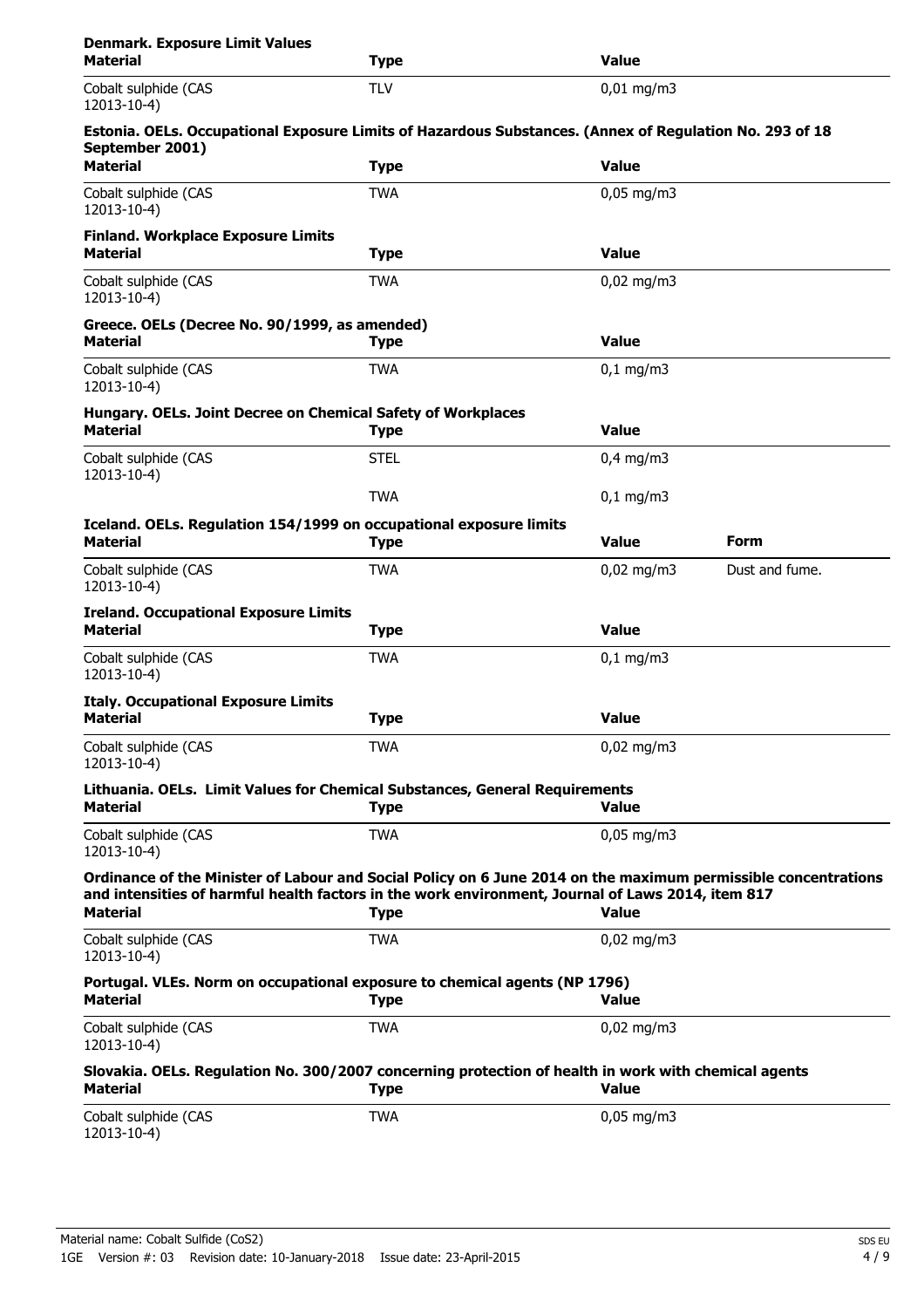| Slovenia. OELs. Regulations concerning protection of workers against risks due to exposure to chemicals while<br>working (Official Gazette of the Republic of Slovenia)    |                 |                                        |                        |                      |                                                                                                              |
|----------------------------------------------------------------------------------------------------------------------------------------------------------------------------|-----------------|----------------------------------------|------------------------|----------------------|--------------------------------------------------------------------------------------------------------------|
| <b>Material</b>                                                                                                                                                            | <b>Type</b>     |                                        |                        | <b>Value</b>         | <b>Form</b>                                                                                                  |
| Cobalt sulphide (CAS<br>12013-10-4)                                                                                                                                        | <b>TWA</b>      |                                        |                        | $0,1$ mg/m3          | Inhalable fraction.                                                                                          |
| <b>Spain. Occupational Exposure Limits</b><br><b>Material</b>                                                                                                              | <b>Type</b>     |                                        |                        | <b>Value</b>         |                                                                                                              |
| Cobalt sulphide (CAS<br>12013-10-4)                                                                                                                                        | <b>TWA</b>      |                                        |                        | $0,02$ mg/m3         |                                                                                                              |
| Sweden. OELs. Work Environment Authority (AV), Occupational Exposure Limit Values (AFS 2015:7)<br><b>Material</b>                                                          | <b>Type</b>     |                                        |                        | <b>Value</b>         | Form                                                                                                         |
| Cobalt sulphide (CAS<br>12013-10-4)                                                                                                                                        | <b>TWA</b>      |                                        |                        | $0,02$ mg/m3         | Inhalable dust.                                                                                              |
| Switzerland. SUVA Grenzwerte am Arbeitsplatz<br><b>Material</b>                                                                                                            | <b>Type</b>     |                                        |                        | <b>Value</b>         | <b>Form</b>                                                                                                  |
| Cobalt sulphide (CAS<br>12013-10-4)                                                                                                                                        | <b>TWA</b>      |                                        |                        | $0,05$ mg/m3         | Dust/aerosol, inhalable.                                                                                     |
| UK. EH40 Workplace Exposure Limits (WELs)<br><b>Material</b>                                                                                                               | <b>Type</b>     |                                        |                        | <b>Value</b>         |                                                                                                              |
| Cobalt sulphide (CAS<br>12013-10-4)                                                                                                                                        | <b>TWA</b>      |                                        |                        | $0,1$ mg/m3          |                                                                                                              |
| <b>Biological limit values</b><br>Finland. HTP-arvot, App 2., Biological Limit Values, (BRA/BGV), Social Affairs and Ministry of Health<br><b>Material</b>                 | <b>Value</b>    | <b>Determinant</b>                     | <b>Specimen</b>        | <b>Sampling Time</b> |                                                                                                              |
| Cobalt sulphide (CAS<br>12013-10-4)                                                                                                                                        | 130 nmol/l      | Cobalt                                 | Urine                  | $\ast$               |                                                                                                              |
| * - For sampling details, please see the source document.<br>France. Biological indicators of exposure (IBE) (National Institute for Research and Security (INRS, ND 2065) |                 |                                        |                        |                      |                                                                                                              |
| <b>Material</b>                                                                                                                                                            | <b>Value</b>    | <b>Determinant</b>                     | <b>Specimen</b>        | <b>Sampling Time</b> |                                                                                                              |
| Cobalt sulphide (CAS<br>12013-10-4)                                                                                                                                        | $15 \mu g/l$    | Cobalt                                 | Urine                  | $\ast$               |                                                                                                              |
|                                                                                                                                                                            | $1 \mu g/l$     | Cobalt                                 | <b>Blood</b>           | $\ast$               |                                                                                                              |
| * - For sampling details, please see the source document.                                                                                                                  |                 |                                        |                        |                      |                                                                                                              |
| of biological exposure (effect) indices                                                                                                                                    |                 |                                        |                        |                      | Hungary. Chemical Safety at Workplace Ordinance Joint Decree No. 25/2000 (Annex 2): Permissible limit values |
| <b>Material</b>                                                                                                                                                            | <b>Value</b>    | <b>Determinant</b>                     | <b>Specimen</b>        | <b>Sampling Time</b> |                                                                                                              |
| Cobalt sulphide (CAS<br>12013-10-4)                                                                                                                                        | $0.03$ mg/g     | Cobalt                                 | Creatinine in<br>urine | $\ast$               |                                                                                                              |
|                                                                                                                                                                            | 0,058 µmol/mmol | Cobalt                                 | Creatinine in<br>urine | $\ast$               |                                                                                                              |
| * - For sampling details, please see the source document.                                                                                                                  |                 |                                        |                        |                      |                                                                                                              |
| Spain. Biological Limit Values (VLBs), Occupational Exposure Limits for Chemical Agents, Table 4<br><b>Material</b>                                                        | <b>Value</b>    | <b>Determinant</b>                     | <b>Specimen</b>        | <b>Sampling Time</b> |                                                                                                              |
| Cobalt sulphide (CAS<br>12013-10-4)                                                                                                                                        | $15 \mu g/l$    | Cobalto                                | Urine                  | $\ast$               |                                                                                                              |
|                                                                                                                                                                            | $1 \mu g/l$     | Cobalto                                | <b>Blood</b>           | $\ast$               |                                                                                                              |
| * - For sampling details, please see the source document.                                                                                                                  |                 |                                        |                        |                      |                                                                                                              |
| <b>Recommended monitoring</b><br>procedures                                                                                                                                |                 | Follow standard monitoring procedures. |                        |                      |                                                                                                              |
| <b>Derived no effect levels</b><br>(DNELs)                                                                                                                                 | Not available.  |                                        |                        |                      |                                                                                                              |
| <b>Predicted no effect</b><br>concentrations (PNECs)                                                                                                                       | Not available.  |                                        |                        |                      |                                                                                                              |
|                                                                                                                                                                            |                 |                                        |                        |                      |                                                                                                              |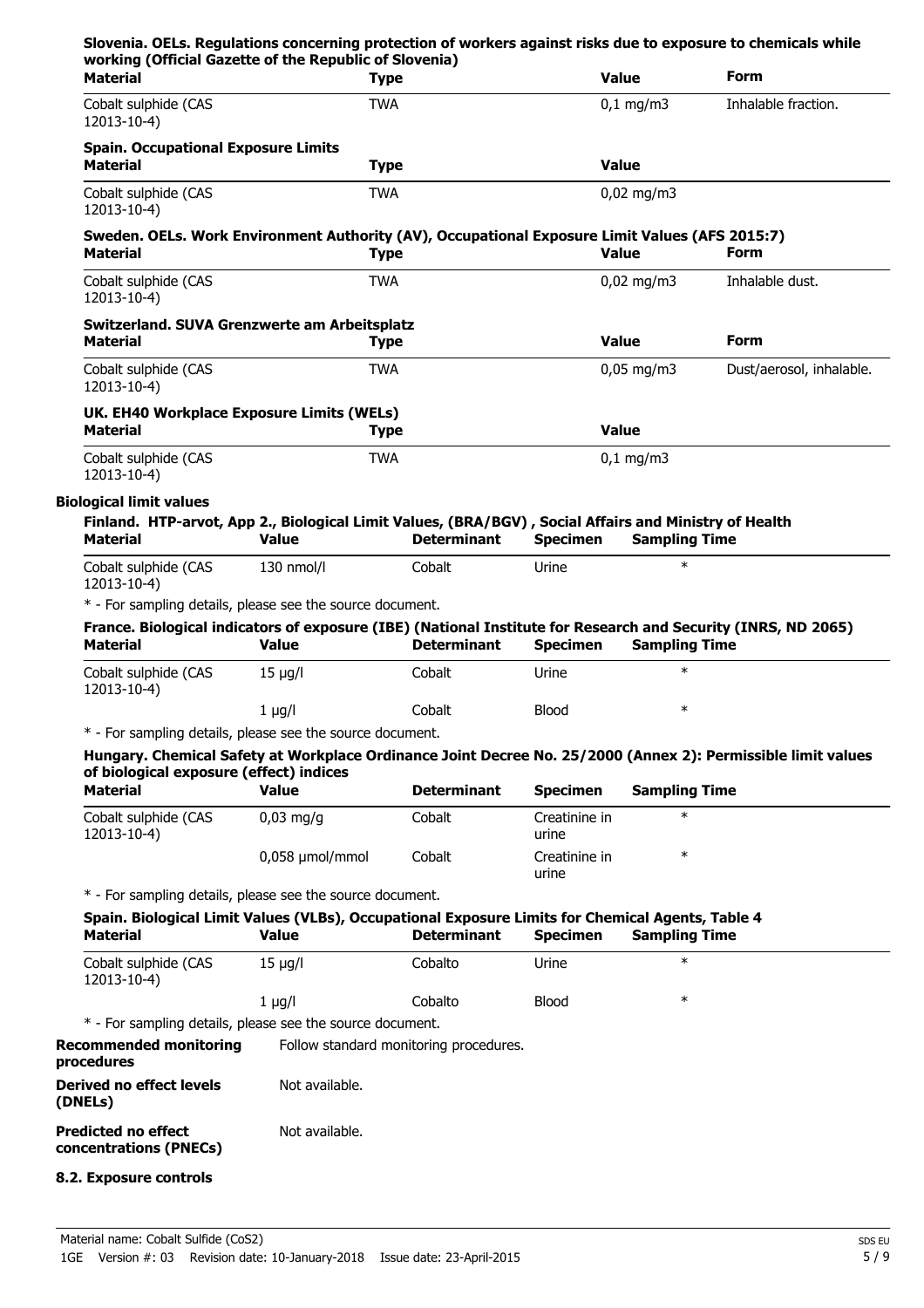| <b>Appropriate engineering</b><br>controls | Good general ventilation (typically 10 air changes per hour) should be used. Ventilation rates should<br>be matched to conditions. If applicable, use process enclosures, local exhaust ventilation, or other<br>engineering controls to maintain airborne levels below recommended exposure limits. If exposure<br>limits have not been established, maintain airborne levels to an acceptable level. |
|--------------------------------------------|--------------------------------------------------------------------------------------------------------------------------------------------------------------------------------------------------------------------------------------------------------------------------------------------------------------------------------------------------------------------------------------------------------|
|                                            | Individual protection measures, such as personal protective equipment                                                                                                                                                                                                                                                                                                                                  |
| <b>General information</b>                 | Use personal protective equipment as required. Personal protection equipment should be chosen<br>according to the CEN standards and in discussion with the supplier of the personal protective<br>equipment.                                                                                                                                                                                           |
| Eye/face protection                        | If contact is likely, safety glasses with side shields are recommended.                                                                                                                                                                                                                                                                                                                                |
| <b>Skin protection</b>                     |                                                                                                                                                                                                                                                                                                                                                                                                        |
| - Hand protection                          | Wear appropriate chemical resistant gloves.                                                                                                                                                                                                                                                                                                                                                            |
| - Other                                    | Use of an impervious apron is recommended.                                                                                                                                                                                                                                                                                                                                                             |
| <b>Respiratory protection</b>              | In case of insufficient ventilation, wear suitable respiratory equipment.                                                                                                                                                                                                                                                                                                                              |
| <b>Thermal hazards</b>                     | Wear appropriate thermal protective clothing, when necessary.                                                                                                                                                                                                                                                                                                                                          |
| <b>Hygiene measures</b>                    | Observe any medical surveillance requirements. Always observe good personal hygiene measures,<br>such as washing after handling the material and before eating, drinking, and/or smoking. Routinely<br>wash work clothing and protective equipment to remove contaminants.                                                                                                                             |
| <b>Environmental exposure</b><br>controls  | Environmental manager must be informed of all major releases.                                                                                                                                                                                                                                                                                                                                          |

# **SECTION 9: Physical and chemical properties**

# **9.1. Information on basic physical and chemical properties**

| <b>Appearance</b>                                   |                          |
|-----------------------------------------------------|--------------------------|
| <b>Physical state</b>                               | Solid.                   |
| Form                                                | Solid.                   |
| Colour                                              | Not available.           |
| Odour                                               | Not available.           |
| <b>Odour threshold</b>                              | Not available.           |
| рH                                                  | Not available.           |
| <b>Melting point/freezing point</b>                 | Not available.           |
| Initial boiling point and<br>boiling range          | Not available.           |
| <b>Flash point</b>                                  | Not available.           |
| <b>Evaporation rate</b>                             | Not available.           |
| Flammability (solid, gas)                           | Not available.           |
| <b>Upper/lower flammability or explosive limits</b> |                          |
| <b>Flammability limit - lower</b><br>(%)            | Not available.           |
| <b>Flammability limit -</b><br>upper $(% )$         | Not available.           |
| <b>Vapour pressure</b>                              | < 0,0000001 kPa at 25 °C |
| <b>Vapour density</b>                               | Not available.           |
| <b>Relative density</b>                             | Not available.           |
| Solubility(ies)                                     |                          |
| Solubility (water)                                  | Not available.           |
| <b>Partition coefficient</b><br>(n-octanol/water)   | Not available.           |
| <b>Auto-ignition temperature</b>                    | Not available.           |
| <b>Decomposition temperature</b>                    | Not available.           |
| <b>Viscosity</b>                                    | Not available.           |
| <b>Explosive properties</b>                         | Not explosive.           |
| <b>Oxidising properties</b>                         | Not oxidising.           |
| 9.2. Other information                              |                          |
| Molecular formula                                   | CoS <sub>2</sub>         |
| <b>Molecular weight</b>                             | 214,05 g/mol             |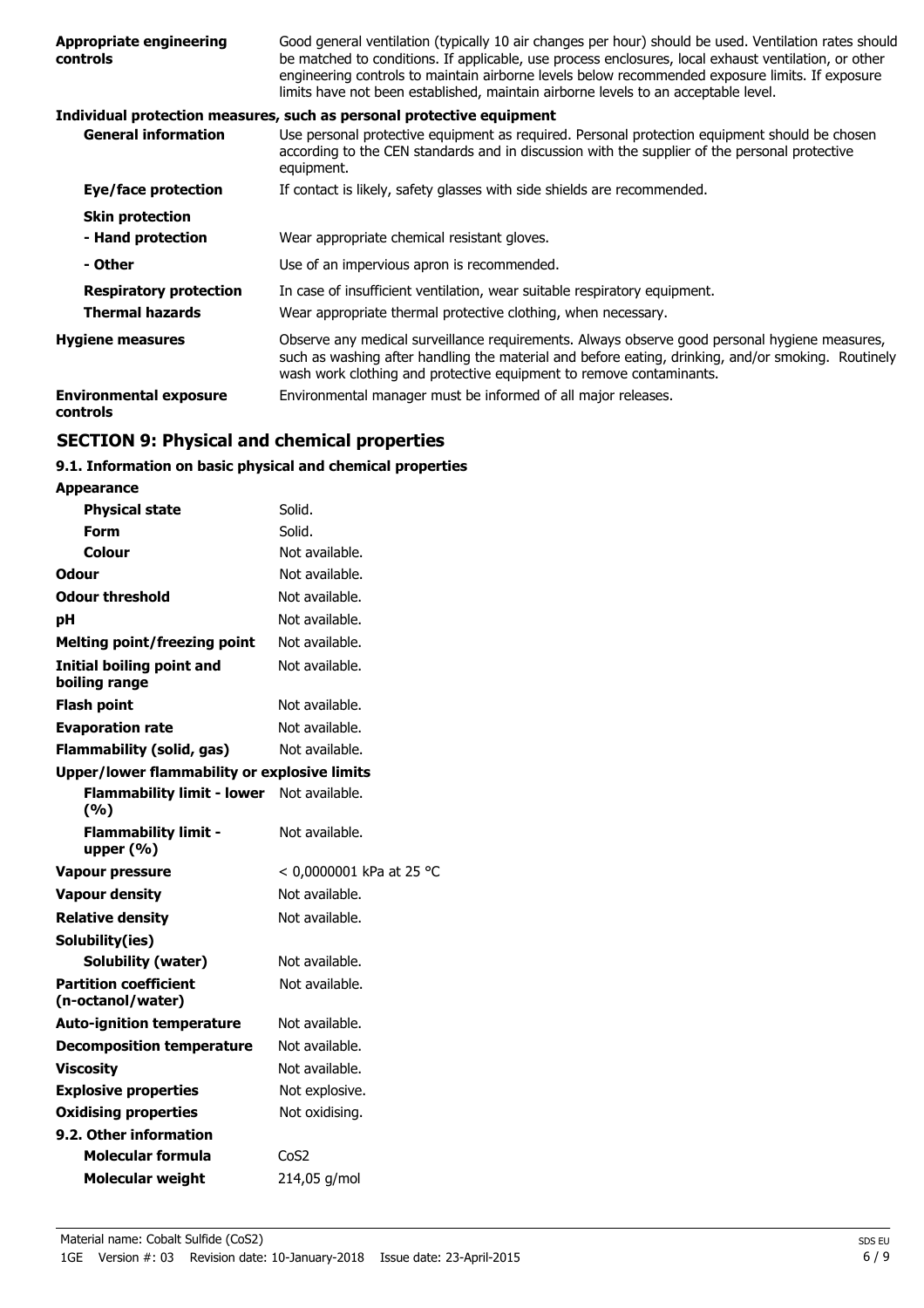# **SECTION 10: Stability and reactivity**

| 10.1. Reactivity<br>10.2. Chemical stability<br>10.3. Possibility of hazardous<br>reactions | The product is stable and non-reactive under normal conditions of use, storage and transport.<br>Material is stable under normal conditions.<br>No dangerous reaction known under conditions of normal use. |
|---------------------------------------------------------------------------------------------|-------------------------------------------------------------------------------------------------------------------------------------------------------------------------------------------------------------|
| 10.4. Conditions to avoid                                                                   | Contact with incompatible materials.                                                                                                                                                                        |
| 10.5. Incompatible materials                                                                | Strong oxidising agents.                                                                                                                                                                                    |
| 10.6. Hazardous<br>decomposition products                                                   | No hazardous decomposition products are known.                                                                                                                                                              |

# **SECTION 11: Toxicological information**

| <b>General information</b>                                   | Occupational exposure to the substance or mixture may cause adverse effects.                                             |
|--------------------------------------------------------------|--------------------------------------------------------------------------------------------------------------------------|
| <b>Information on likely routes of exposure</b>              |                                                                                                                          |
| <b>Inhalation</b>                                            | Prolonged inhalation may be harmful.                                                                                     |
| <b>Skin contact</b>                                          | No adverse effects due to skin contact are expected.                                                                     |
| Eye contact                                                  | Direct contact with eyes may cause temporary irritation.                                                                 |
| <b>Ingestion</b>                                             | May cause discomfort if swallowed. However, ingestion is not likely to be a primary route of<br>occupational exposure.   |
| <b>Symptoms</b>                                              | Exposure may cause temporary irritation, redness, or discomfort.                                                         |
| 11.1. Information on toxicological effects                   |                                                                                                                          |
| <b>Acute toxicity</b>                                        | Not known.                                                                                                               |
| <b>Skin corrosion/irritation</b>                             | Due to partial or complete lack of data the classification is not possible.                                              |
| Serious eye damage/eye<br>irritation                         | Due to partial or complete lack of data the classification is not possible.                                              |
| <b>Respiratory sensitisation</b>                             | Due to partial or complete lack of data the classification is not possible.                                              |
| <b>Skin sensitisation</b>                                    | Due to partial or complete lack of data the classification is not possible.                                              |
| <b>Germ cell mutagenicity</b>                                | Due to partial or complete lack of data the classification is not possible.                                              |
| Carcinogenicity                                              | Suspected of causing cancer.                                                                                             |
| at work (as amended)                                         | Hungary. 26/2000 EüM Ordinance on protection against and preventing risk relating to exposure to carcinogens             |
| Not listed.                                                  |                                                                                                                          |
|                                                              | <b>IARC Monographs. Overall Evaluation of Carcinogenicity</b>                                                            |
| Cobalt sulphide (CAS 12013-10-4)                             | 2B Possibly carcinogenic to humans.                                                                                      |
| <b>Reproductive toxicity</b>                                 | Due to partial or complete lack of data the classification is not possible.                                              |
| <b>Specific target organ toxicity</b><br>- single exposure   | Due to partial or complete lack of data the classification is not possible.                                              |
| <b>Specific target organ toxicity</b><br>- repeated exposure | Due to partial or complete lack of data the classification is not possible.                                              |
| <b>Aspiration hazard</b>                                     | Due to partial or complete lack of data the classification is not possible.                                              |
| Mixture versus substance<br>information                      | No information available.                                                                                                |
| <b>Other information</b>                                     | Not available.                                                                                                           |
| <b>SECTION 12: Ecological information</b>                    |                                                                                                                          |
| 12.1. Toxicity                                               | Due to partial or complete lack of data the classification for hazardous to the aquatic environment,<br>is not possible. |
| 12.2. Persistence and<br>degradability                       |                                                                                                                          |
| 12.3. Bioaccumulative<br>potential                           | No data available.                                                                                                       |
| <b>Partition coefficient</b><br>n-octanol/water (log Kow)    | Not available.                                                                                                           |
| <b>Bioconcentration factor (BCF)</b>                         | Not available.                                                                                                           |
| 12.4. Mobility in soil                                       | No data available.                                                                                                       |
| 12.5. Results of PBT and<br>vPvB assessment                  | Not a PBT or vPvB substance or mixture.                                                                                  |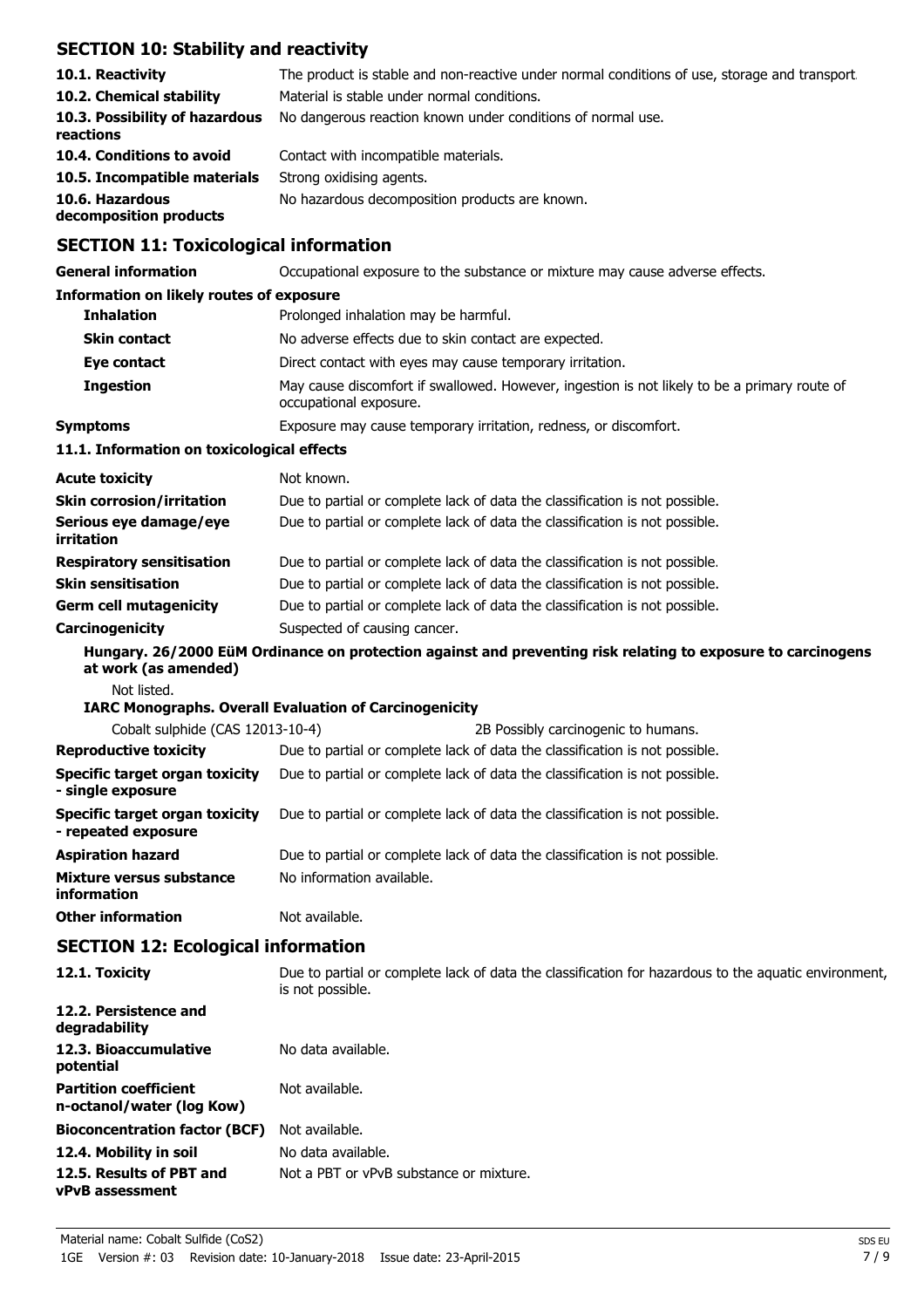**12.6. Other adverse effects** No other adverse environmental effects (e.g. ozone depletion, photochemical ozone creation potential, endocrine disruption, global warming potential) are expected from this component.

### **12.7. Additional information**

| Estonia Dangerous substances in groundwater Data |                      |
|--------------------------------------------------|----------------------|
| Cobalt sulphide (CAS 12013-10-4)                 | Cobalt (<br>Cobalt ( |
| Estonia Dangerous substances in soil Data        |                      |
| Cobalt sulphide (CAS 12013-10-4)                 | Cobalt (             |

 $(Co)$  300 ug/l  $(Co)$  5 ug/l

 $(Co)$  20 mg/kg Cobalt (Co) 300 mg/kg Cobalt (Co) 50 mg/kg

# **SECTION 13: Disposal considerations**

### **13.1. Waste treatment methods**

| <b>Residual waste</b>                  | Dispose of in accordance with local regulations. Empty containers or liners may retain some product<br>residues. This material and its container must be disposed of in a safe manner (see: Disposal<br>instructions). |
|----------------------------------------|------------------------------------------------------------------------------------------------------------------------------------------------------------------------------------------------------------------------|
| Contaminated packaging                 | Since emptied containers may retain product residue, follow label warnings even after container is<br>emptied. Empty containers should be taken to an approved waste handling site for recycling or<br>disposal.       |
| <b>EU</b> waste code                   | The Waste code should be assigned in discussion between the user, the producer and the waste<br>disposal company.                                                                                                      |
| <b>Disposal</b><br>methods/information | Collect and reclaim or dispose in sealed containers at licensed waste disposal site. Dispose of<br>contents/container in accordance with local/regional/national/international regulations.                            |
| <b>Special precautions</b>             | Dispose in accordance with all applicable regulations.                                                                                                                                                                 |

### **SECTION 14: Transport information**

### **ADR**

14.1. - 14.6.: Not regulated as dangerous goods.

### **RID**

14.1. - 14.6.: Not regulated as dangerous goods.

#### **ADN**

14.1. - 14.6.: Not regulated as dangerous goods.

### **IATA**

14.1. - 14.6.: Not regulated as dangerous goods.

### **IMDG**

14.1. - 14.6.: Not regulated as dangerous goods.

### **SECTION 15: Regulatory information**

**15.1. Safety, health and environmental regulations/legislation specific for the substance or mixture**

### **EU regulations**

**Regulation (EC) No. 1005/2009 on substances that deplete the ozone layer, Annex I and II, as amended** Not listed.

**Regulation (EC) No. 850/2004 On persistent organic pollutants, Annex I as amended** Not listed.

**Regulation (EU) No. 649/2012 concerning the export and import of dangerous chemicals, Annex I, Part 1 as amended**

Not listed.

**Regulation (EU) No. 649/2012 concerning the export and import of dangerous chemicals, Annex I, Part 2 as amended**

Not listed.

**Regulation (EU) No. 649/2012 concerning the export and import of dangerous chemicals, Annex I, Part 3 as amended**

Not listed.

**Regulation (EU) No. 649/2012 concerning the export and import of dangerous chemicals, Annex V as amended** Not listed.

**Regulation (EC) No. 166/2006 Annex II Pollutant Release and Transfer Registry, as amended** Not listed.

**Regulation (EC) No. 1907/2006, REACH Article 59(10) Candidate List as currently published by ECHA** Not listed.

### **Authorisations**